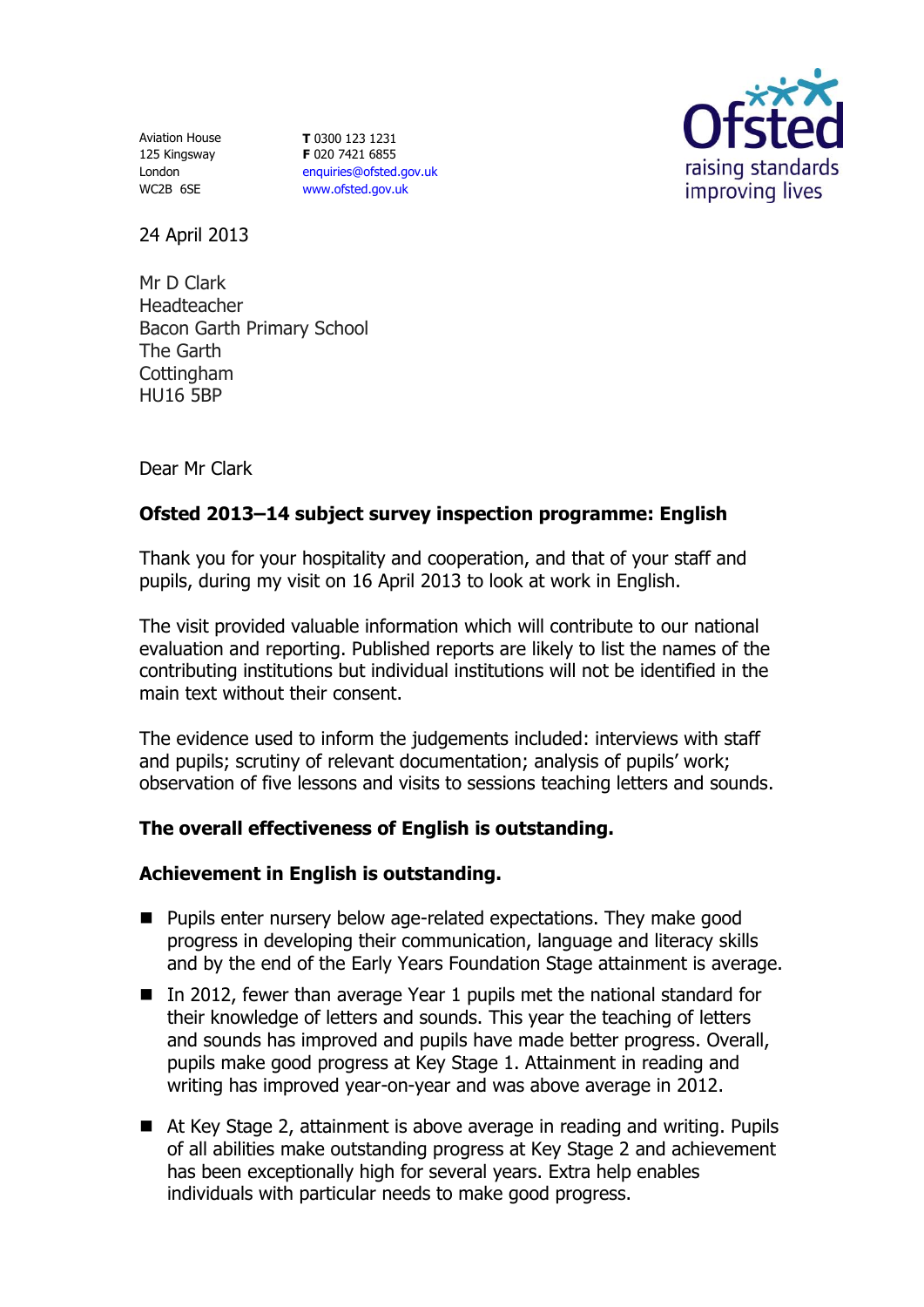**Pupils are excited by their English lessons. They take great pride in** learning in their topic-based English work. They are inspired by the enthusiastic teaching and imaginative ways of learning.

## **Teaching in English is outstanding.**

- $\blacksquare$  The best teaching makes excellent use of the topic to stimulate interest, increase knowledge and take pupils imaginatively into other times and places. For example, Year 6 pupils enjoyed the challenge of developing their skills in using subordinate clauses by explaining events in the Anglo-Zulu Wars. Year 3 pupils deepened their appreciation of 1950s music by examining a news report of Buddy Holly's death and comparing it with the lyrics of 'American Pie'. Teaching provides careful modelling of what pupils are expected to write, which enables them to tackle tasks with confidence. Staff provide well-focused additional support for different language needs and for individual pupils who are falling behind. On occasion, grammar work is too mechanical.
- The teaching of letters and sounds has improved this year as a result of targeting teaching more accurately to the needs of different groups. Observed good teaching involved individual pupils actively responding to letters and sounds.
- Visually stimulating learning resources, on paper and on screen, contribute to pupils' high levels of motivation and they influence the quality of pupils' written work. Clear and well- presented guidance on targets, skills and key words supports and directs learning well. Classroom displays make excellent use of mannequins to bring topic learning to life. Imaginative displays celebrate different types of writing by pupils in all years.
- The progress of pupils is very well evidenced in the book of each pupil's assessed work. Half-termly assessments systematically document pupils' achievement in different types of writing from Years 1 to 6. Learning journals in the Early Years Foundation Stage also provide an excellent record of pupils' progress. Marking is personal and specific and provides constructive praise and guidance on how to improve.

## **The curriculum in English is outstanding.**

- The curriculum provides memorable experiences. Pupils talked enthusiastically about the impact of historical and geographical topics in English, including the vocabulary they had learnt and writing they had done. For example, pupils discovered a confederate soldier under a tree and discussion led to high quality and well-informed writing about the American Civil War. Well-planned topic work provides pupils with a strong knowledge base which is used to develop and organise their writing and give it meaning.
- The curriculum provides a rigorous framework of skills to be taught and assessed at text, sentence and word level. The types of reading and writing are clearly and comprehensively mapped for each topic and each half term in all years. Clear guidance is provided on questions to develop pupils' skills in reading comprehension. Extended writing is built in to